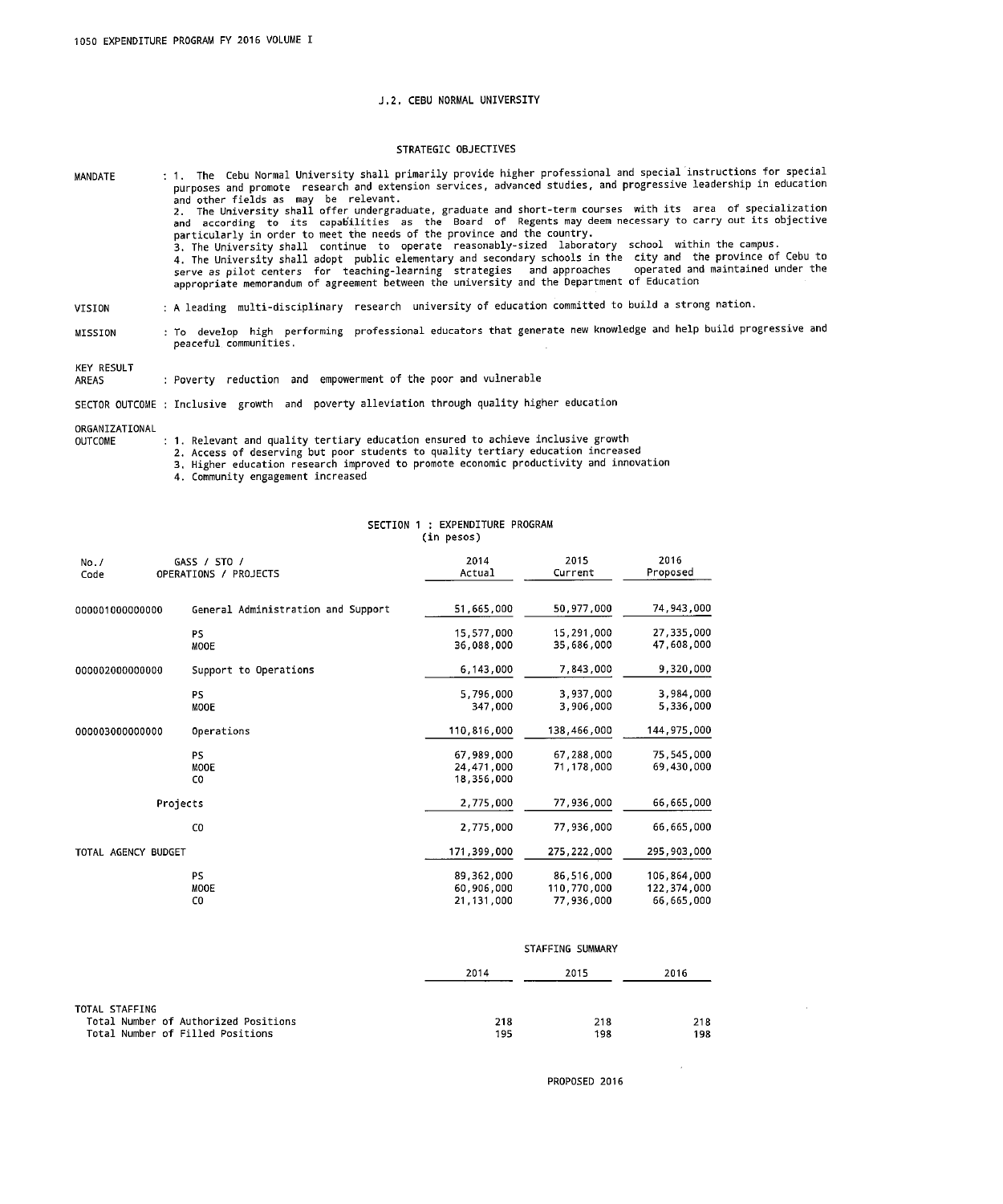$\mathcal{A}$ 

|                                                 | PROPOSED 2016 |            |     |             |
|-------------------------------------------------|---------------|------------|-----|-------------|
| OPERATIONS BY MFO                               | PS            | MOOE       | CO. | TOTAL       |
| MFO 1: HIGHER EDUCATION SERVICES                | 62.164,000    | 59,114,000 |     | 121,278,000 |
| ADVANCED EDUCATION SERVICES<br>$MFO$ 2:         | 6,285,000     | 3,221,000  |     | 9,506,000   |
| MFO 3: RESEARCH SERVICES                        | 826,000       | 3,475,000  |     | 4,301,000   |
| MFO 4: TECHNICAL ADVISORY EXTENSION<br>SERVICES |               | 3,620,000  |     | 3,620,000   |

# SECTION 2 : EXPENDITURE PROGRAM BY CENTRAL / REGIONAL ALLOCATION, 2016<br>(in pesos)

| REGION                                       | PS                        | MOOE        | co         | TOTAL       |
|----------------------------------------------|---------------------------|-------------|------------|-------------|
| Regional Allocation (net of Central Office): | 99.012.000                | 122,374,000 | 66,665,000 | 288,051,000 |
| Region VII - Central Visayas                 | 99,012,000                | 122.374.000 | 66.665.000 | 288,051,000 |
| TOTAL AGENCY BUDGET                          | 99.012.000<br>=========== | 122,374,000 | 66,665,000 | 288,051,000 |

## SECTION 4 : PERFORMANCE INFORMATION

KEY STRATEGIES :

Strategic Planning, Training and Development

| ORGANIZATIONAL OUTCOMES (OOs) / PERFORMANCE INDICATORS (PIs)                                                                                                                                                                               | Baseline                            | 2016 Targets             |
|--------------------------------------------------------------------------------------------------------------------------------------------------------------------------------------------------------------------------------------------|-------------------------------------|--------------------------|
| Relevant and quality tertiary education ensured to<br>achieve inclusive growth<br>Average percentage passing in licensure exam by<br>the SUC graduates over national average<br>percentage passing in board programs covered by<br>the SUC | 2.53<br>$(91.37\frac{1}{2}75.06\%)$ | 2.55<br>$(92\%/36.06\%)$ |
| Percentage change in number of graduates tracked<br>who are employed in jobs related to their<br>undergraduate programs                                                                                                                    | 395                                 | 1,27% (400)              |
| Percentage change in number of graduates in<br>priority programs                                                                                                                                                                           | 1,131                               | 1% (1,142)               |
| Access of deserving but poor students to quality                                                                                                                                                                                           |                                     |                          |
| tertiary education increased<br>Percentage change in number of students in<br>priority programs awarded financial aid                                                                                                                      | 1.442                               | $1.04$ % $(1,457)$       |
| Percentage change in number of students awarded<br>financial aid who completed their degrees                                                                                                                                               | 306                                 | $1.31\%$ (310)           |
| Higher education research improved to promote economic<br>productivity and innovation<br>Number of R&D outputs<br>patented/commercialized/used by the industry or<br>by other beneficiaries                                                |                                     |                          |
| a) Applied for patenting                                                                                                                                                                                                                   | a) 0                                | a) 1                     |
| b) Patented or commercialized<br>c) Adopted by industry/small and medium                                                                                                                                                                   | b) 0                                | $b)$ 1                   |
| enterprise/LGU/Community-based Organizations                                                                                                                                                                                               | c) $2$                              | $c)$ 4                   |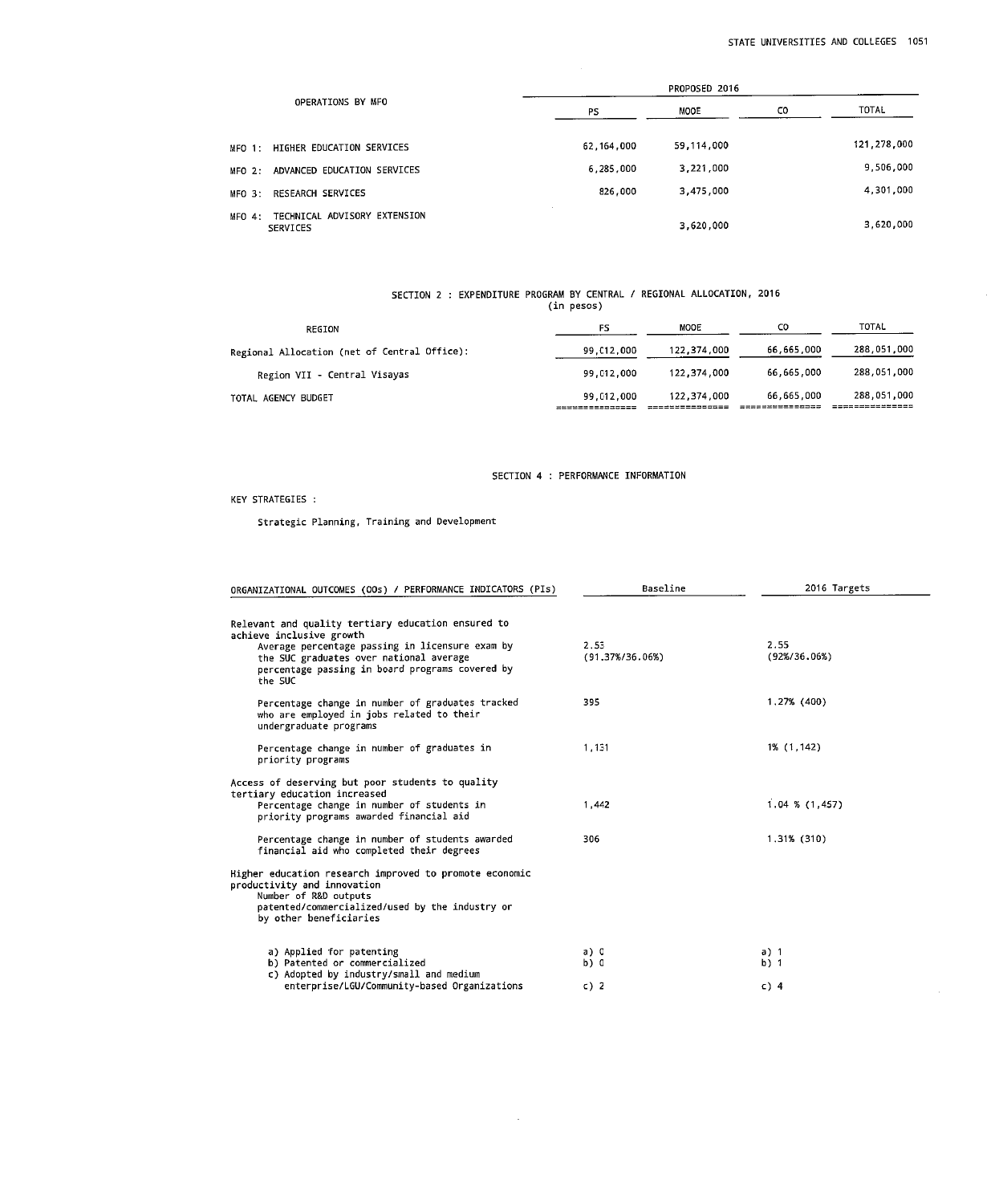| Number of research and development outputs in the<br>fields of agro-industrial technology* published<br>in CHED recognized referred journals           | 8               | 9                |
|--------------------------------------------------------------------------------------------------------------------------------------------------------|-----------------|------------------|
| Percentage change in number of faculty engaged in                                                                                                      |                 |                  |
| research work applied in any of the following :                                                                                                        |                 |                  |
| a. Pursuing advanced research                                                                                                                          | a) 3            | a) 33.33% (4)    |
| degree programs (Ph. D.) or<br>b. Publishing (investigative, or                                                                                        | b) 29           | b) $3.45\%$ (30) |
| basic and applied scientific research) or                                                                                                              |                 | c) 50% (3)       |
| c. Producing technologies for<br>commercialization or livelihood improvement                                                                           | c) 2            |                  |
| Community engagement increased                                                                                                                         |                 |                  |
| Percentage change in number of partnerships with                                                                                                       | $\overline{2}$  | 50% (3)          |
| LGUs, industry, small and medium enterprises, and<br>local entrepreneurs and other national agency in                                                  |                 |                  |
| developing, implementing or using new                                                                                                                  |                 |                  |
| technologies relevant to agro-industrial<br>development                                                                                                |                 |                  |
|                                                                                                                                                        | 550 individuals | 9,09% (600)      |
| Percentage change in number of poor<br>beneficiaries* of technology transfer/extension<br>programs and activities leading to livelihood<br>improvement |                 |                  |
|                                                                                                                                                        |                 |                  |
| MFO / PIs                                                                                                                                              |                 | 2016 Targets     |
|                                                                                                                                                        |                 |                  |
| MFO 1: HIGHER EDUCATION SERVICES<br>Quantity                                                                                                           |                 |                  |
| Total number of graduates in mandated and priority programs                                                                                            |                 | 1,275            |
| Quality<br>% of total graduates that are in priority courses                                                                                           |                 | 63%              |
| Average percentage passing in licensure exams by SUC graduates/national                                                                                |                 |                  |
| average % passing in board programs covered by SUC<br>% of programs accredited at level 1,2,3,4                                                        |                 | 190%<br>85%      |
| Timeliness                                                                                                                                             |                 |                  |
| Percentage of graduates who finished their academic programs according to the<br>prescribed timeframe                                                  |                 | 91%              |
| Financial                                                                                                                                              |                 |                  |
| Higher Education Services                                                                                                                              |                 | 156,704,000      |
| MFO 2: ADVANCED EDUCATION SERVICES                                                                                                                     |                 |                  |
| Quantity<br>Total Number of graduates in mandated and priority programs                                                                                |                 | 100              |
| Quality                                                                                                                                                |                 |                  |
| % of graduates engaged in employment within 6 months of graduation                                                                                     |                 | 100%             |
| Timeliness<br>% of students who rate timeliness of education delivery/supervision as good                                                              |                 |                  |
| or better                                                                                                                                              |                 | 100%             |
| Financial<br>Advanced Education Services                                                                                                               |                 | 20,894,000       |
| $\cdot$                                                                                                                                                |                 |                  |
| MFO 3: RESEARCH SERVICES<br>Quantity                                                                                                                   |                 |                  |
| Number of research studies completed within the year                                                                                                   |                 | 44               |
| Quality<br>Percentage of research outputs published in a recognized refereed journal or                                                                |                 |                  |
| submitted for patenting/patented                                                                                                                       |                 | 27%              |
| Timeliness<br>% of research projects completed in the last 3 years                                                                                     |                 | 80%              |
| Percentage of research priects conducted or completed on schedule                                                                                      |                 | 94%              |
| Financial<br>Research Services                                                                                                                         |                 | 6,005,000        |
|                                                                                                                                                        |                 |                  |
| MFO 4: TECHNICAL ADVISORY EXTENSION SERVICES<br>Quantity                                                                                               |                 |                  |
| Number of persons trained weighted by length of training                                                                                               |                 | 3,374            |
| Number of persons provided with technical advice<br>Quality                                                                                            |                 | 300              |
| Percentage of trainees/clients who rate training course as good or better                                                                              |                 | 99%              |
| Percentage of clients who rate the advisory services as good or better                                                                                 |                 | 81%              |
| Timeliness<br>Percentage of request for training responded to within 3 days of request                                                                 |                 | 85%              |
| Percentage of request for technical advice that are responded to within 3 days                                                                         |                 | 81%              |
| Percentage of persons given training or advisory services who rate timeliness<br>of service delivery as good or better                                 |                 | 90%              |
| Financial                                                                                                                                              |                 |                  |
| Technical Advisory and Extension Services                                                                                                              |                 | 5,588,000        |

 $\sim 10^{-10}$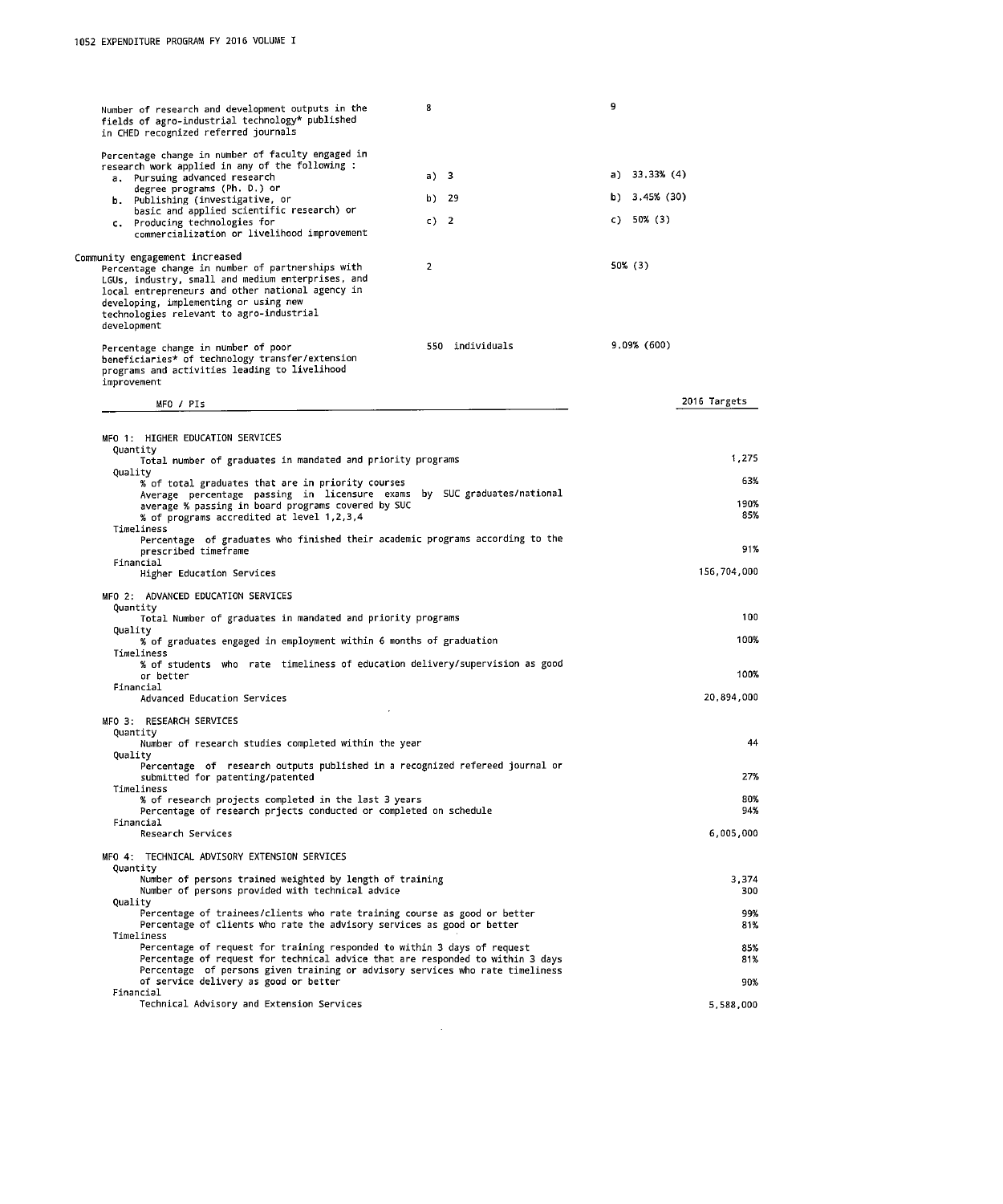### Appropriations/Obligations ¯¯¯¯¯¯¯¯¯¯¯¯¯¯¯¯¯¯¯¯¯¯¯¯¯¯

|  | (In Thousand Pesos) |  |
|--|---------------------|--|
|--|---------------------|--|

| Description                                                                                                                                                                                                     | 2014                              | 2015                       | 2016                       |
|-----------------------------------------------------------------------------------------------------------------------------------------------------------------------------------------------------------------|-----------------------------------|----------------------------|----------------------------|
| New General Appropriations                                                                                                                                                                                      | 178,880                           | 268,128                    | 288,051                    |
| General Fund<br>R.A. No. 10633                                                                                                                                                                                  | 178,880                           | 268,128                    | 288,051                    |
| Automatic Appropriations                                                                                                                                                                                        | 6,933                             | 7,094                      | 7,852                      |
| Retirement and Life Insurance Premiums                                                                                                                                                                          | 6,933                             | 7,094                      | 7,852                      |
| Continuing Appropriations                                                                                                                                                                                       |                                   | 82,111                     |                            |
| Unobligated Releases for Capital Outlays<br>R.A. No. 10633<br>Unobligated Releases for MOOE<br>R.A. No. 10633                                                                                                   |                                   | 48,143<br>33,968           |                            |
| Budgetary Adjustment(s)                                                                                                                                                                                         | 54,377                            |                            |                            |
| Transfer(s) from:<br>Allocation for Capital Outlays of State<br>Universities and Colleges<br>Miscellaneous Personnel Benefits Fund<br>Pension and Gratuity Fund<br>Rehabilitation and Reconstruction<br>Program | 47,383<br>4,174<br>1,582<br>1,238 |                            |                            |
| Total Available Appropriations                                                                                                                                                                                  | 240,190                           | 357,333                    | 295,903                    |
| Unused Appropriations                                                                                                                                                                                           | 68,791)                           | 82,111)                    |                            |
| Unobligated Allotment                                                                                                                                                                                           | 68,791)                           | 82,111)                    |                            |
| TOTAL OBLIGATIONS                                                                                                                                                                                               | 171,399<br>===============        | 275,222<br>=============== | 295,903<br>=============== |

Proposed New Appropriations Language

 For general administration and support, support to operations, and operations, including locally-funded project(s), as indicated hereunder.................................................................................................P 288,051,000 =============

New Appropriations, by Programs/Activities/Projects

|                 |                                               |   |                       |                                                   | Current Operating Expenditures |            |
|-----------------|-----------------------------------------------|---|-----------------------|---------------------------------------------------|--------------------------------|------------|
|                 |                                               |   | Personnel<br>Services | Maintenance<br>and Other<br>Operating<br>Expenses | Capital<br>Outlays             | Total      |
| PROGRAMS        |                                               |   |                       |                                                   |                                |            |
| 000001000000000 | General Administration and<br>Support         |   | 26,100,000            | 47,608,000                                        |                                | 73,708,000 |
| 103001000100000 | General Management and<br>Supervision         | P | 14,021,000 P          | 47,608,000                                        | P                              | 61,629,000 |
| 103001000200000 | Administration of Personnel<br>Benefits       |   | 12,079,000            |                                                   |                                | 12,079,000 |
|                 | Sub-total, General Administration and Support |   | 26,100,000            | 47,608,000                                        |                                | 73,708,000 |
| 000002000000000 | Support to Operations                         |   | 3,637,000             | 5,336,000                                         |                                | 8,973,000  |
| 264002000100000 | Auxiliary Services                            |   | 3,637,000             | 5,336,000                                         |                                | 8,973,000  |
|                 | Sub-total, Support to Operations              |   | 3,637,000             | 5,336,000                                         |                                | 8,973,000  |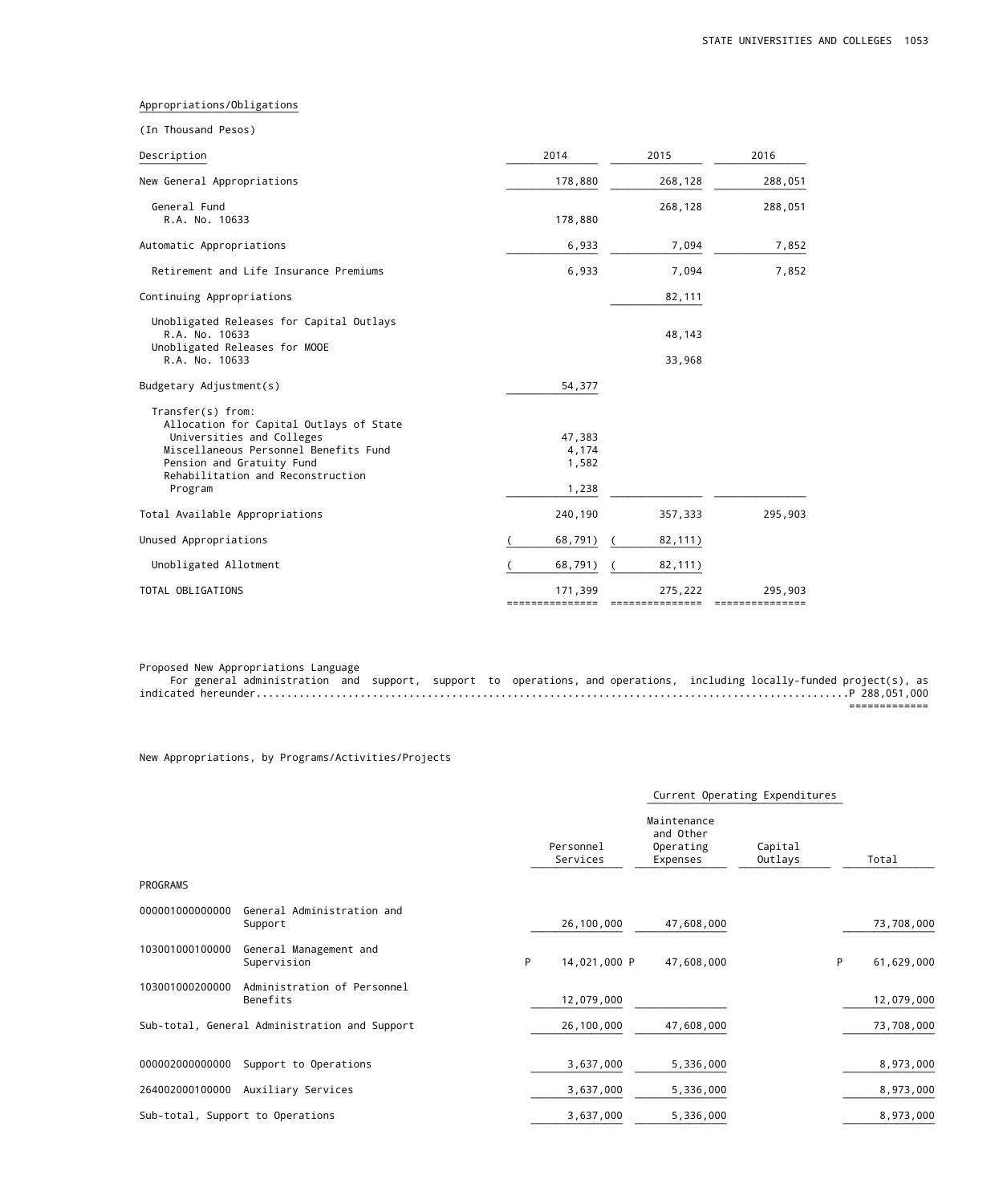| 000003000000000                      | Operations                                                                                                                                                                                                                                                                                                                                                               | 69,275,000                                                                          | 69,430,000                                                            |                                                                   | 138,705,000                                   |
|--------------------------------------|--------------------------------------------------------------------------------------------------------------------------------------------------------------------------------------------------------------------------------------------------------------------------------------------------------------------------------------------------------------------------|-------------------------------------------------------------------------------------|-----------------------------------------------------------------------|-------------------------------------------------------------------|-----------------------------------------------|
| 000003010000000                      | MFO 1: HIGHER EDUCATION<br>SERVICES                                                                                                                                                                                                                                                                                                                                      | 62, 164, 000                                                                        | 59, 114, 000                                                          |                                                                   | 121,278,000                                   |
| 264003010100000                      | Provision of Higher Education<br>Services Including P35,390,000 for Scholarships<br>of Poor and Deserving Students (Expanded<br>Students' Grants-In-Aid Program for Poverty<br>Alleviation-ESGP-PA) and P3,243,000 for Tulong<br>Dunong                                                                                                                                  | 62, 164, 000                                                                        | 59, 114, 000                                                          |                                                                   | 121,278,000                                   |
| 000003020000000                      | MFO 2: ADVANCED EDUCATION<br>SERVICES                                                                                                                                                                                                                                                                                                                                    | 6,285,000                                                                           | 3,221,000                                                             |                                                                   | 9,506,000                                     |
| 264003020100000                      | Provision of Advanced<br>Education Services                                                                                                                                                                                                                                                                                                                              | 6,285,000                                                                           | 3,221,000                                                             |                                                                   | 9,506,000                                     |
| 000003030000000                      | MFO 3: RESEARCH SERVICES                                                                                                                                                                                                                                                                                                                                                 | 826,000                                                                             | 3,475,000                                                             |                                                                   | 4,301,000                                     |
| 267003030100000                      | Conduct of Research Services                                                                                                                                                                                                                                                                                                                                             | 826,000                                                                             | 3,475,000                                                             |                                                                   | 4,301,000                                     |
| 000003040000000                      | MFO 4: TECHNICAL ADVISORY<br><b>EXTENSION SERVICES</b>                                                                                                                                                                                                                                                                                                                   |                                                                                     | 3,620,000                                                             |                                                                   | 3,620,000                                     |
|                                      | 265003040100000 Provision of Extension Services                                                                                                                                                                                                                                                                                                                          |                                                                                     | 3,620,000                                                             |                                                                   | 3,620,000                                     |
| Sub-total, Operations                |                                                                                                                                                                                                                                                                                                                                                                          | 69,275,000                                                                          | 69,430,000                                                            |                                                                   | 138,705,000                                   |
| TOTAL PROGRAMS AND ACTIVITIES        |                                                                                                                                                                                                                                                                                                                                                                          | 99,012,000 P<br>---------------                                                     | 122,374,000<br>----------------                                       |                                                                   | 221,386,000<br>===============                |
|                                      | 000004000000000 Locally-Funded Projects                                                                                                                                                                                                                                                                                                                                  |                                                                                     |                                                                       | 66,665,000                                                        | 66,665,000                                    |
| 000004010000000                      | Buildings and Other Structures                                                                                                                                                                                                                                                                                                                                           |                                                                                     |                                                                       | 66,665,000                                                        | 66,665,000                                    |
| 000004010100000                      | School Buildings                                                                                                                                                                                                                                                                                                                                                         |                                                                                     |                                                                       | 66,665,000                                                        | 66,665,000                                    |
|                                      | 268004010100006 Library Modernization Project                                                                                                                                                                                                                                                                                                                            |                                                                                     |                                                                       | 66,665,000                                                        | 66,665,000                                    |
|                                      | Sub-total, Locally-Funded Project(s)                                                                                                                                                                                                                                                                                                                                     |                                                                                     |                                                                       | 66,665,000                                                        | 66,665,000                                    |
| TOTAL PROJECTS                       |                                                                                                                                                                                                                                                                                                                                                                          |                                                                                     |                                                                       | 66,665,000 P<br>P                                                 | 66,665,000<br>=============================== |
| TOTAL NEW APPROPRIATIONS             |                                                                                                                                                                                                                                                                                                                                                                          | 99,012,000 P<br>P                                                                   | 122,374,000 P                                                         | 66,665,000 P                                                      | 288,051,000                                   |
|                                      | Obligations, by Object of Expenditures                                                                                                                                                                                                                                                                                                                                   |                                                                                     |                                                                       |                                                                   |                                               |
| CYs 2014-2016<br>(In Thousand Pesos) |                                                                                                                                                                                                                                                                                                                                                                          |                                                                                     |                                                                       |                                                                   |                                               |
|                                      |                                                                                                                                                                                                                                                                                                                                                                          | 2014                                                                                | 2015                                                                  | 2016                                                              |                                               |
| Current Operating Expenditures       |                                                                                                                                                                                                                                                                                                                                                                          |                                                                                     |                                                                       |                                                                   |                                               |
| Personnel Services                   |                                                                                                                                                                                                                                                                                                                                                                          |                                                                                     |                                                                       |                                                                   |                                               |
|                                      | Civilian Personnel                                                                                                                                                                                                                                                                                                                                                       |                                                                                     |                                                                       |                                                                   |                                               |
|                                      | Permanent Positions<br>Basic Salary                                                                                                                                                                                                                                                                                                                                      | 55,523                                                                              | 59,118                                                                | 65,442                                                            |                                               |
|                                      | Total Permanent Positions                                                                                                                                                                                                                                                                                                                                                | 55,523                                                                              | 59,118                                                                | 65,442                                                            |                                               |
|                                      | Other Compensation Common to All<br>Personnel Economic Relief Allowance<br>Representation Allowance<br>Transportation Allowance<br>Clothing and Uniform Allowance<br>Productivity Incentive Allowance<br>Honoraria<br>Year End Bonus<br>Cash Gift<br>Step Increment<br>Collective Negotiation Agreement<br>Productivity Enhancement Incentive<br>Performance Based Bonus | 4,701<br>240<br>148<br>990<br>356<br>5,758<br>4,295<br>983<br>4,875<br>976<br>2,117 | 4,824<br>240<br>240<br>1,005<br>402<br>6,110<br>4,926<br>1,005<br>148 | 4,752<br>240<br>240<br>990<br>6,110<br>5,453<br>990<br>312<br>990 |                                               |
|                                      | Total Other Compensation Common to All                                                                                                                                                                                                                                                                                                                                   | 25,439                                                                              | 18,900                                                                | 20,077                                                            |                                               |

¯¯¯¯¯¯¯¯¯¯¯¯¯¯¯¯¯¯¯<del>¯</del>